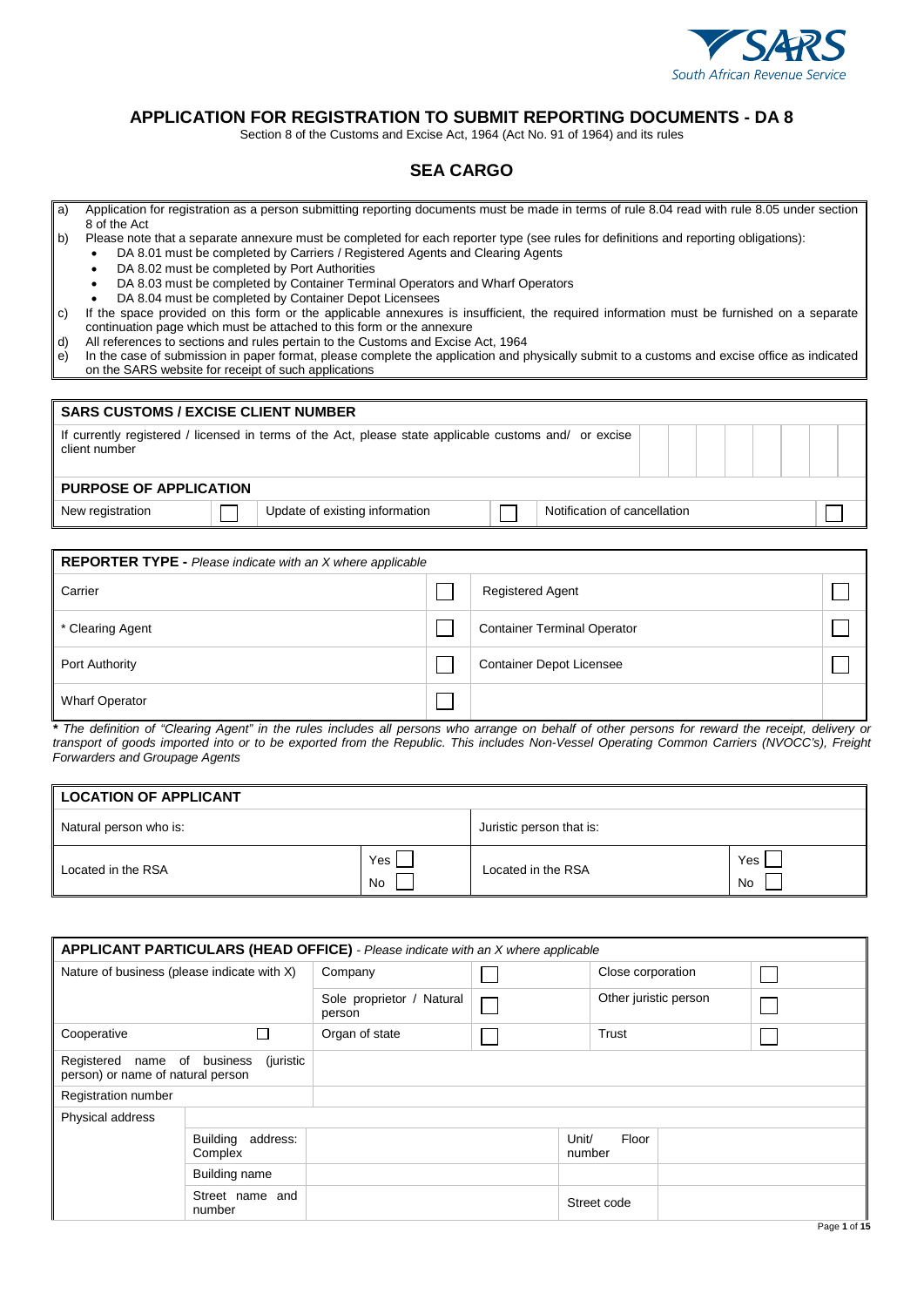|                                           | Suburb/District                      |                |             |                |  |  |
|-------------------------------------------|--------------------------------------|----------------|-------------|----------------|--|--|
|                                           | City/Town                            |                |             |                |  |  |
|                                           |                                      |                |             |                |  |  |
| Postal address                            | Suburb/District                      |                |             |                |  |  |
|                                           | City/Town                            |                | Postal Code |                |  |  |
| Contact details                           | <b>Business</b><br>telephone number  |                | Fax number  | $\overline{ }$ |  |  |
|                                           | telephone<br>Home<br>number          |                |             |                |  |  |
|                                           | <b>Business</b><br>e-mail<br>address |                |             |                |  |  |
|                                           | Web Address                          |                |             |                |  |  |
|                                           |                                      |                |             |                |  |  |
| <b>CONTACT PERSON AT MANAGEMENT LEVEL</b> |                                      |                |             |                |  |  |
| Name                                      |                                      | Surname        |             |                |  |  |
| ID type                                   |                                      |                |             |                |  |  |
| Citizenship                               |                                      |                |             |                |  |  |
| Designation/<br>Capacity                  |                                      | E-mail address |             |                |  |  |
| Telephone number                          |                                      | Fax number     |             |                |  |  |

| SOUTH AFRICAN BANK ACCOUNT DETAILS                                                                                  |                      |  |  |  |  |  |                          |         |  |  |          |   |  |               |  |  |
|---------------------------------------------------------------------------------------------------------------------|----------------------|--|--|--|--|--|--------------------------|---------|--|--|----------|---|--|---------------|--|--|
|                                                                                                                     | Bank account number: |  |  |  |  |  |                          |         |  |  |          |   |  |               |  |  |
| Mark if you do not have a South African bank account and<br>are using a South African bank account of a third party |                      |  |  |  |  |  |                          |         |  |  |          |   |  |               |  |  |
| Branch name:                                                                                                        |                      |  |  |  |  |  | <b>Branch</b><br>number: |         |  |  |          |   |  |               |  |  |
| Bank name:                                                                                                          |                      |  |  |  |  |  |                          | Cheque: |  |  | Savings: | □ |  | Transmission: |  |  |
| Account holder<br>name:                                                                                             |                      |  |  |  |  |  |                          |         |  |  |          |   |  |               |  |  |

|     | <b>AUTHORISED OFFICER</b>                                                                                                           |                                                                              |        |                                                                                                                                                                                                                                |     |  |  |  |  |  |  |
|-----|-------------------------------------------------------------------------------------------------------------------------------------|------------------------------------------------------------------------------|--------|--------------------------------------------------------------------------------------------------------------------------------------------------------------------------------------------------------------------------------|-----|--|--|--|--|--|--|
|     | I/We (name of person(s) authorised to act on behalf of juristic person) -                                                           |                                                                              |        |                                                                                                                                                                                                                                |     |  |  |  |  |  |  |
|     |                                                                                                                                     | $(1) \qquad \qquad \overbrace{\qquad \qquad }$                               | ID No. | Capacity/Designation                                                                                                                                                                                                           |     |  |  |  |  |  |  |
|     |                                                                                                                                     |                                                                              |        | (2) Capacity/Designation Capacity Constant Constant Constant Constant Constant Constant Constant Constant Constant Constant Constant Constant Constant Constant Constant Constant Constant Constant Constant Constant Constant |     |  |  |  |  |  |  |
|     | being duly authorized thereto by virtue of -                                                                                        |                                                                              |        |                                                                                                                                                                                                                                |     |  |  |  |  |  |  |
|     |                                                                                                                                     |                                                                              |        |                                                                                                                                                                                                                                |     |  |  |  |  |  |  |
| (a) |                                                                                                                                     | * a resolution passed at a meeting of the Board of Directors                 |        |                                                                                                                                                                                                                                |     |  |  |  |  |  |  |
|     |                                                                                                                                     |                                                                              |        |                                                                                                                                                                                                                                | ∶or |  |  |  |  |  |  |
| (b) |                                                                                                                                     | * express consent in writing of all the members of the close corporation; or |        |                                                                                                                                                                                                                                |     |  |  |  |  |  |  |
| (c) | * express consent in writing of a person responsible for the management of any other type of juristic person<br>(please state name) |                                                                              |        |                                                                                                                                                                                                                                |     |  |  |  |  |  |  |
|     | hereby apply on behalf of the applicant for registration to submit reporting documents                                              |                                                                              |        |                                                                                                                                                                                                                                |     |  |  |  |  |  |  |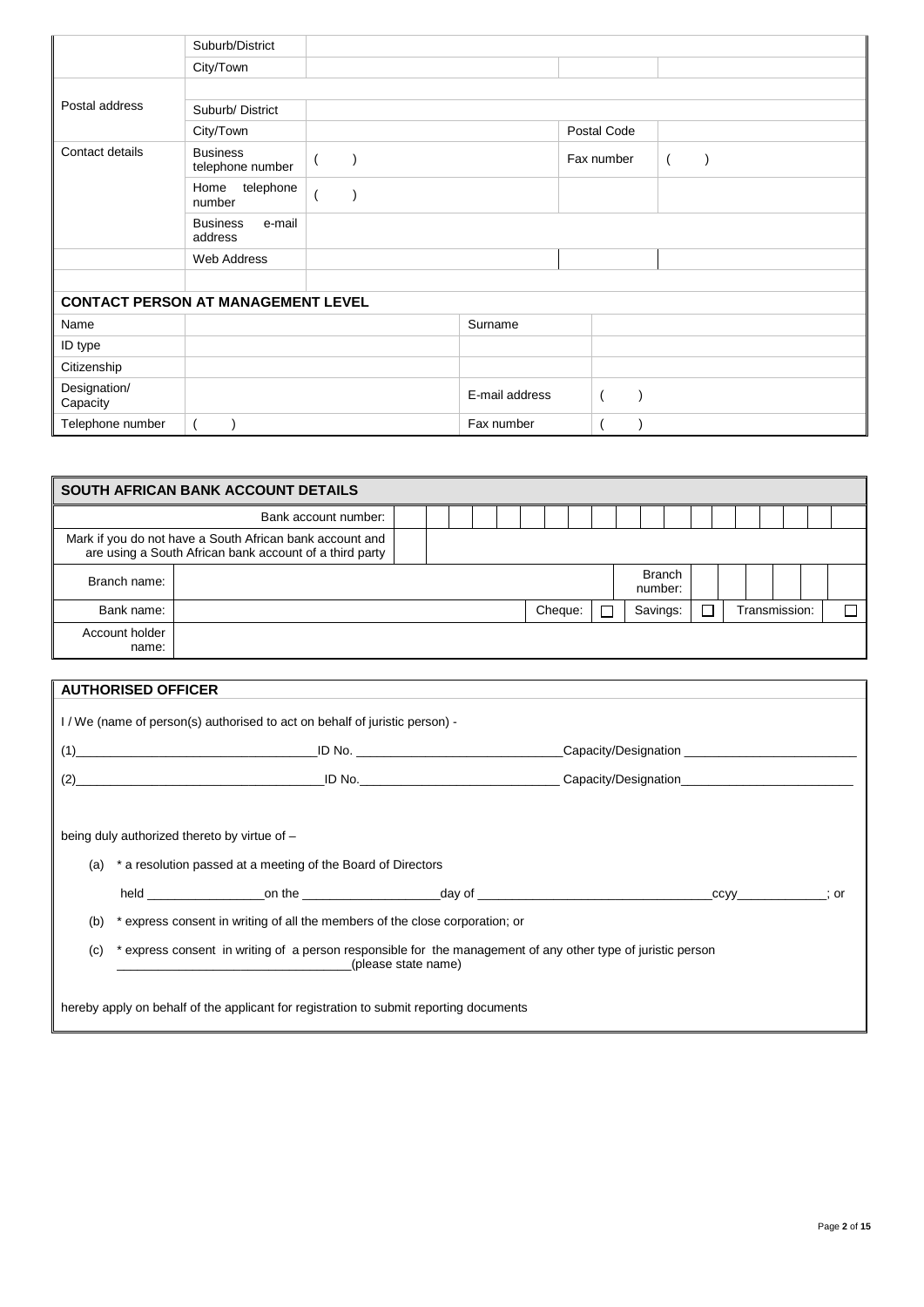#### **DOCUMENTS IN SUPPORT OF APPLICATION**

- (a) Registration certificate of business as issued by the Companies and Intellectual Property Commission (CIPC) in respect of the applicant
- (b) Resolution / letter of consent or authority to act on behalf of juristic person
- (c) Identity / Passport documents of
	- **Individual**
	- Close Corporation all the members
	- Company all the Directors, including the Managing Director and Financial Director
	- Other juristic person the person responsible for the management of the juristic person
- (d) DA 185D in respect of Registered Agent of carrier not located in Republic

#### **DECLARATION BY APPLICANT OR AUTHORISED OFFICER ON BEHALF OF APPLICANT THAT IS A JURISTIC PERSON**

I for the \*Carrier / \*Registered Agent / \*Clearing Agent / \*Port Authority / \*Container Terminal Operator / \*Wharf Operator / \*Container Depot Licensee / hereby-

- a) apply to be registered for the purpose of submitting reporting documents;
- b) declare that the particulars in this application, and all annexures are true and correct; and
- c) undertake to-
	- (i) inform the South African Revenue Service promptly in accordance with the rules of any changes in the particulars furnished in the application; and
	- (ii) comply with customs and excise laws and procedures

\* *Delete whichever is not applicable*

| Initials and surname:                      | I.D. number: |  |
|--------------------------------------------|--------------|--|
| Capacity/Designation<br>  (Director, etc): | Signature:   |  |
| Place:                                     | Date:        |  |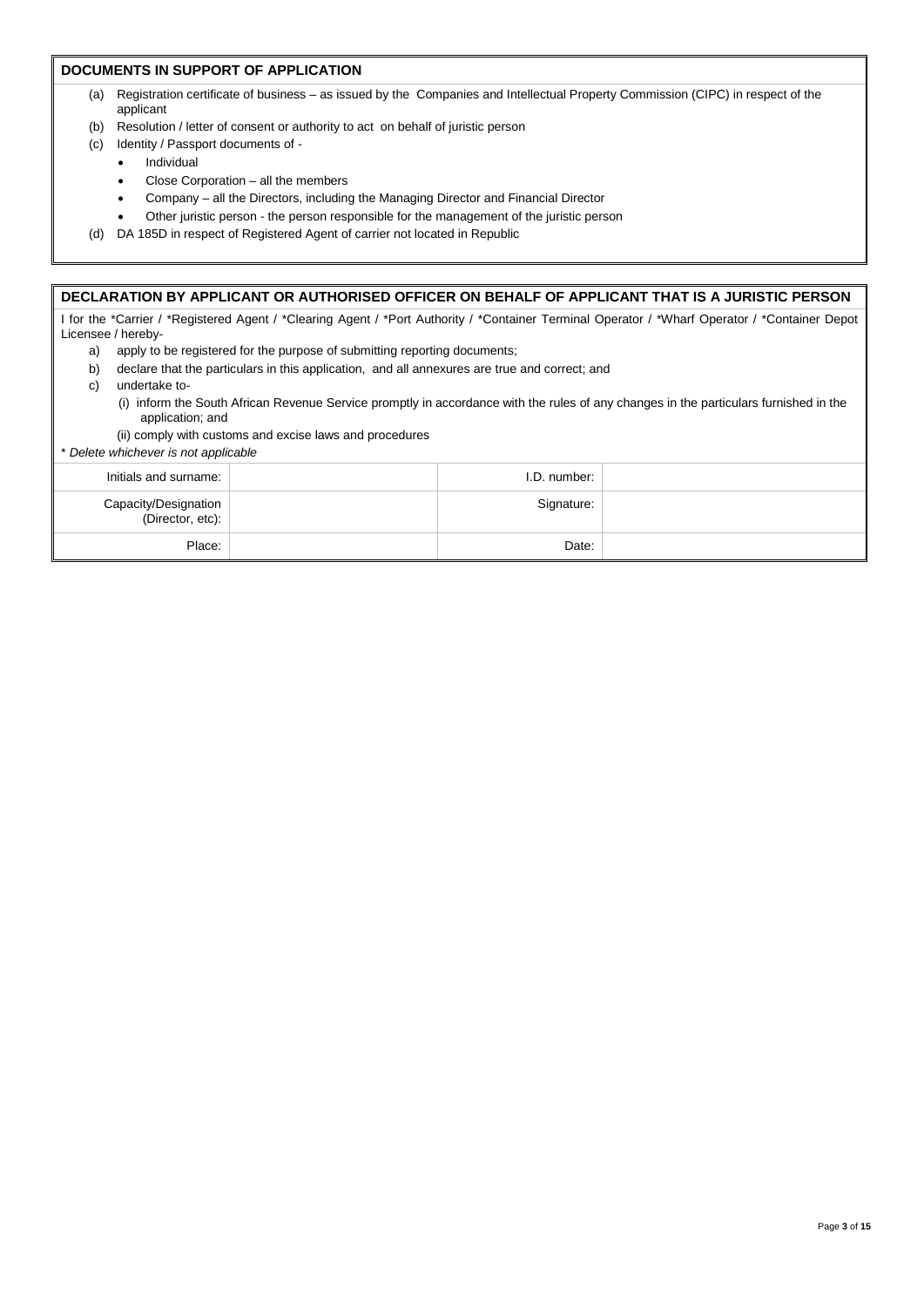

# **CARRIER / REGISTERED AGENT OR CLEARING AGENT– DA 8.01**

| <b>REPORTER TYPE</b> (Indicate in the applicable box by means of an $X$ )                             |                                             |                       |  |  |  |  |  |  |
|-------------------------------------------------------------------------------------------------------|---------------------------------------------|-----------------------|--|--|--|--|--|--|
| Carrier                                                                                               |                                             | <b>Clearing Agent</b> |  |  |  |  |  |  |
| <b>Registered Agent</b>                                                                               |                                             |                       |  |  |  |  |  |  |
|                                                                                                       |                                             |                       |  |  |  |  |  |  |
| <b>CARRIER DETAILS</b>                                                                                |                                             |                       |  |  |  |  |  |  |
| Carrier name                                                                                          |                                             |                       |  |  |  |  |  |  |
|                                                                                                       | Carrier code assigned by international body |                       |  |  |  |  |  |  |
| (i.e. Bureau International des Containers (BIC) or Standard Carrier Alpha Code (SCAC), as applicable) |                                             |                       |  |  |  |  |  |  |
| If currently licensed with SARS, please state applicable customs and excise client number             |                                             |                       |  |  |  |  |  |  |

l

| <b>REGISTERED AGENT DETAILS</b>                          |                                                                                 |  |  |  |  |  |  |               |  |
|----------------------------------------------------------|---------------------------------------------------------------------------------|--|--|--|--|--|--|---------------|--|
| Agent name                                               |                                                                                 |  |  |  |  |  |  |               |  |
| If currently registered with SARS,                       |                                                                                 |  |  |  |  |  |  |               |  |
| please state applicable customs and excise client number |                                                                                 |  |  |  |  |  |  |               |  |
|                                                          | Name(s) of carriers not located in the Republic represented by Registered Agent |  |  |  |  |  |  | Carrier codes |  |
| -1.                                                      |                                                                                 |  |  |  |  |  |  |               |  |
| 2.                                                       |                                                                                 |  |  |  |  |  |  |               |  |
| 3.                                                       |                                                                                 |  |  |  |  |  |  |               |  |
| 4.                                                       |                                                                                 |  |  |  |  |  |  |               |  |
| 5.                                                       |                                                                                 |  |  |  |  |  |  |               |  |
| 6.                                                       |                                                                                 |  |  |  |  |  |  |               |  |

| <b>CLEARING AGENT DETAILS</b>                            |  |  |  |  |  |
|----------------------------------------------------------|--|--|--|--|--|
| Clearing agent name                                      |  |  |  |  |  |
| Please state applicable customs and excise client number |  |  |  |  |  |

| <b>APPLICANT'S BRANCH OFFICE ADDRESSES</b>                                                                                                         |                                        |  |                      |  |  |  |  |  |
|----------------------------------------------------------------------------------------------------------------------------------------------------|----------------------------------------|--|----------------------|--|--|--|--|--|
| Details of all Branch offices must be reflected<br>$\mathbf{1}$ .<br>2.<br>Details of Head offices that submit reports must also be reflected here |                                        |  |                      |  |  |  |  |  |
| <b>BRANCH OFFICE PARTICULARS</b>                                                                                                                   |                                        |  |                      |  |  |  |  |  |
| Branch office name                                                                                                                                 |                                        |  |                      |  |  |  |  |  |
| Physical address                                                                                                                                   |                                        |  |                      |  |  |  |  |  |
|                                                                                                                                                    |                                        |  |                      |  |  |  |  |  |
|                                                                                                                                                    | address:<br><b>Building</b><br>Complex |  | Unit/Floor<br>number |  |  |  |  |  |
|                                                                                                                                                    | Suburb/District                        |  |                      |  |  |  |  |  |
|                                                                                                                                                    | City/Town                              |  | Street code          |  |  |  |  |  |
| Postal address                                                                                                                                     |                                        |  |                      |  |  |  |  |  |
|                                                                                                                                                    | Suburb/District                        |  |                      |  |  |  |  |  |
|                                                                                                                                                    | City/Town                              |  | Postal code          |  |  |  |  |  |
| Contact details                                                                                                                                    | <b>Business</b><br>telephone number    |  | Fax<br>number        |  |  |  |  |  |
|                                                                                                                                                    | e-mail<br><b>Business</b><br>address   |  |                      |  |  |  |  |  |
|                                                                                                                                                    | Web address                            |  |                      |  |  |  |  |  |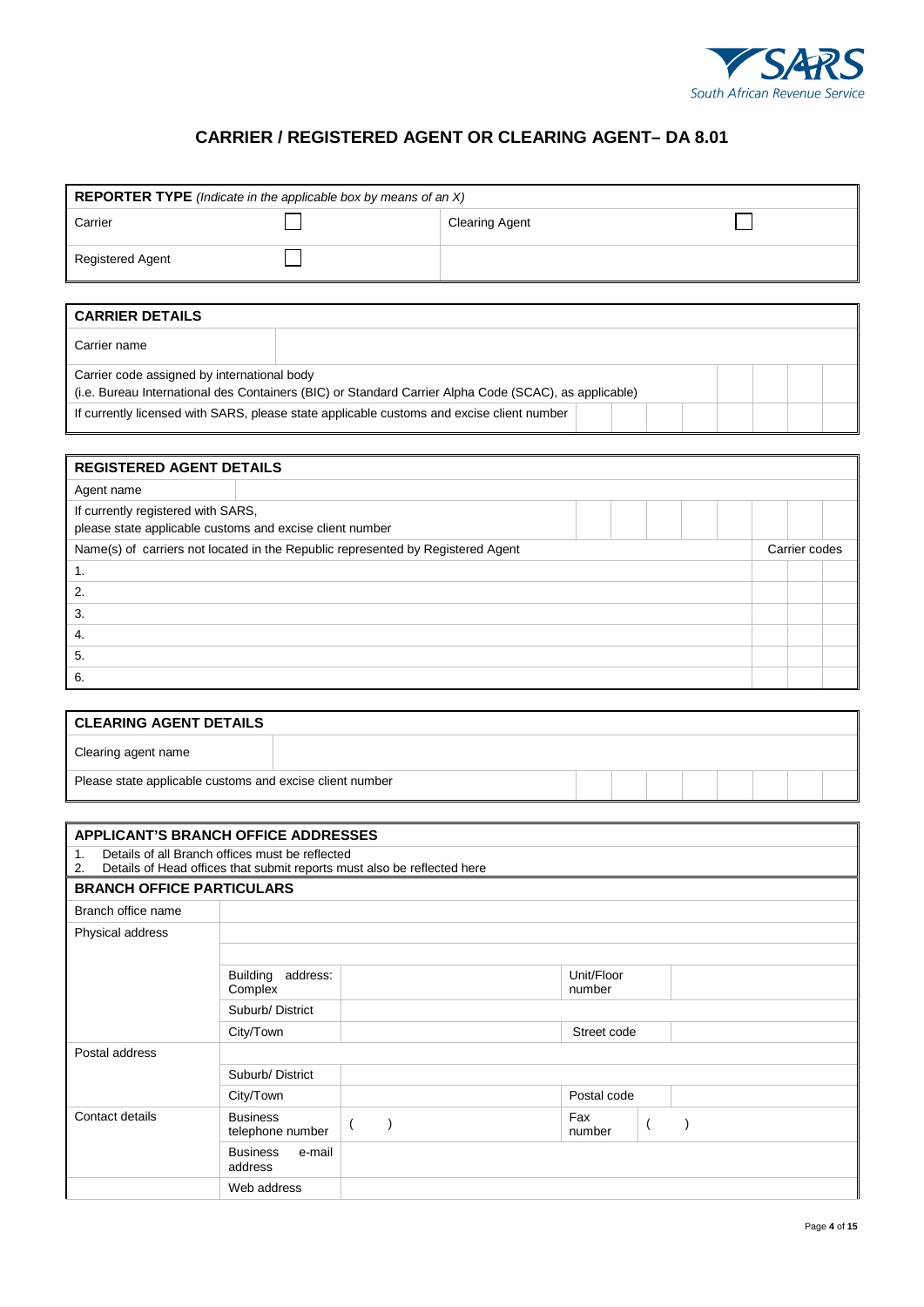| Contact person<br>at management level | Name                    | Surname        |
|---------------------------------------|-------------------------|----------------|
|                                       | ID type                 | Citizenship    |
|                                       | Designation<br>Capacity | E-mail address |
|                                       | Telephone<br>number     | Fax<br>number  |

| <b>APPLICANT'S BRANCH OFFICE ADDRESSES</b>                                                                                                         |                                      |  |                      |  |  |  |  |
|----------------------------------------------------------------------------------------------------------------------------------------------------|--------------------------------------|--|----------------------|--|--|--|--|
| Details of all Branch offices must be reflected<br>$\mathbf{1}$ .<br>Details of Head offices that submit reports must also be reflected here<br>2. |                                      |  |                      |  |  |  |  |
| <b>BRANCH OFFICE PARTICULARS</b>                                                                                                                   |                                      |  |                      |  |  |  |  |
| Branch office name                                                                                                                                 |                                      |  |                      |  |  |  |  |
| Physical address                                                                                                                                   |                                      |  |                      |  |  |  |  |
|                                                                                                                                                    |                                      |  |                      |  |  |  |  |
|                                                                                                                                                    | Building Address/<br>Complex         |  | Unit/Floor<br>number |  |  |  |  |
|                                                                                                                                                    | Suburb/District                      |  |                      |  |  |  |  |
|                                                                                                                                                    | City/Town                            |  | Street code          |  |  |  |  |
| Postal address                                                                                                                                     |                                      |  |                      |  |  |  |  |
|                                                                                                                                                    | Suburb/District                      |  |                      |  |  |  |  |
|                                                                                                                                                    | City/Town                            |  | Postal Code          |  |  |  |  |
| Contact details                                                                                                                                    | <b>Business</b><br>telephone number  |  | Fax<br>number        |  |  |  |  |
|                                                                                                                                                    | <b>Business</b><br>e-mail<br>address |  |                      |  |  |  |  |
|                                                                                                                                                    | telephone<br>Home<br>number          |  | Web address          |  |  |  |  |
| Contact<br>person                                                                                                                                  | Name                                 |  | Surname              |  |  |  |  |
| at management level                                                                                                                                | Designation/<br>Capacity             |  | E-mail address       |  |  |  |  |
|                                                                                                                                                    | ID type                              |  | Citizenship          |  |  |  |  |
|                                                                                                                                                    | Telephone<br>number                  |  | Fax<br>number        |  |  |  |  |

| <b>APPLICANT'S BRANCH OFFICE ADDRESSES</b>                                                                                                         |                                        |  |  |                      |  |  |  |  |
|----------------------------------------------------------------------------------------------------------------------------------------------------|----------------------------------------|--|--|----------------------|--|--|--|--|
| Details of all Branch offices must be reflected<br>$\mathbf{1}$ .<br>Details of Head offices that submit reports must also be reflected here<br>2. |                                        |  |  |                      |  |  |  |  |
|                                                                                                                                                    | <b>BRANCH OFFICE PARTICULARS</b>       |  |  |                      |  |  |  |  |
| Branch office name                                                                                                                                 |                                        |  |  |                      |  |  |  |  |
| Physical address                                                                                                                                   |                                        |  |  |                      |  |  |  |  |
|                                                                                                                                                    |                                        |  |  |                      |  |  |  |  |
|                                                                                                                                                    | <b>Building</b><br>address/<br>Complex |  |  | Unit/Floor<br>number |  |  |  |  |
|                                                                                                                                                    | Suburb/District                        |  |  |                      |  |  |  |  |
|                                                                                                                                                    | City/Town                              |  |  | Street code          |  |  |  |  |
| Postal address                                                                                                                                     |                                        |  |  |                      |  |  |  |  |
|                                                                                                                                                    | Suburb/District                        |  |  |                      |  |  |  |  |
|                                                                                                                                                    | City/Town                              |  |  | Postal code          |  |  |  |  |
| Contact details                                                                                                                                    | <b>Business</b><br>telephone number    |  |  | Fax<br>number        |  |  |  |  |
|                                                                                                                                                    | <b>Business</b><br>e-mail<br>address   |  |  |                      |  |  |  |  |
| Contact<br>person                                                                                                                                  | Name                                   |  |  | Surname              |  |  |  |  |
| at management level                                                                                                                                | Designation/<br>Capacity               |  |  | E-mail address       |  |  |  |  |
|                                                                                                                                                    | ID type                                |  |  | Citizenship          |  |  |  |  |
|                                                                                                                                                    | Telephone<br>number                    |  |  | Fax<br>number        |  |  |  |  |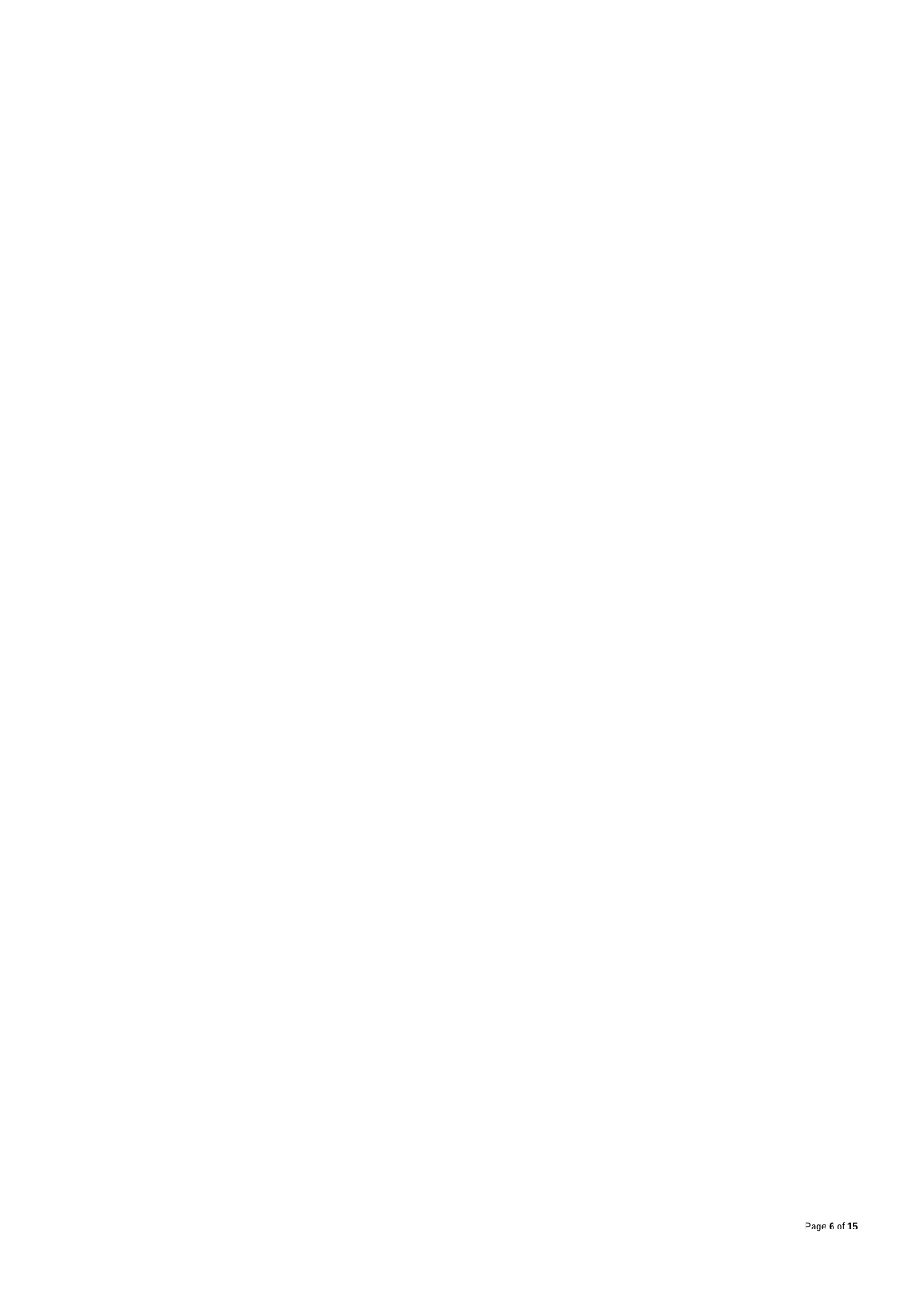| <b>VESSEL INFORMATION</b> |                                                                                                                                                                                                                          |                     |  |                    |                  |              |  |  |
|---------------------------|--------------------------------------------------------------------------------------------------------------------------------------------------------------------------------------------------------------------------|---------------------|--|--------------------|------------------|--------------|--|--|
| 1.                        | Required in respect of all foreign-going vessels calling at ports in the Republic, owned, operated, rented or chartered by a Carrier<br>If the space provided is insufficient, please add continuation pages as required |                     |  |                    |                  |              |  |  |
| 2.                        |                                                                                                                                                                                                                          |                     |  |                    |                  |              |  |  |
| <b>Carrier name</b>       |                                                                                                                                                                                                                          | <b>Carrier code</b> |  | <b>Vessel name</b> | Vessel call sign | *Vessel type |  |  |
|                           |                                                                                                                                                                                                                          |                     |  |                    |                  |              |  |  |
|                           |                                                                                                                                                                                                                          |                     |  |                    |                  |              |  |  |
|                           |                                                                                                                                                                                                                          |                     |  |                    |                  |              |  |  |
|                           |                                                                                                                                                                                                                          |                     |  |                    |                  |              |  |  |
|                           |                                                                                                                                                                                                                          |                     |  |                    |                  |              |  |  |
|                           |                                                                                                                                                                                                                          |                     |  |                    |                  |              |  |  |
|                           |                                                                                                                                                                                                                          |                     |  |                    |                  |              |  |  |
|                           |                                                                                                                                                                                                                          |                     |  |                    |                  |              |  |  |
|                           |                                                                                                                                                                                                                          |                     |  |                    |                  |              |  |  |
|                           |                                                                                                                                                                                                                          |                     |  |                    |                  |              |  |  |
|                           |                                                                                                                                                                                                                          |                     |  |                    |                  |              |  |  |
|                           |                                                                                                                                                                                                                          |                     |  |                    |                  |              |  |  |
|                           |                                                                                                                                                                                                                          |                     |  |                    |                  |              |  |  |
|                           |                                                                                                                                                                                                                          |                     |  |                    |                  |              |  |  |
|                           |                                                                                                                                                                                                                          |                     |  |                    |                  |              |  |  |
|                           |                                                                                                                                                                                                                          |                     |  |                    |                  |              |  |  |
|                           |                                                                                                                                                                                                                          |                     |  |                    |                  |              |  |  |
|                           |                                                                                                                                                                                                                          |                     |  |                    |                  |              |  |  |
|                           |                                                                                                                                                                                                                          |                     |  |                    |                  |              |  |  |
|                           |                                                                                                                                                                                                                          |                     |  |                    |                  |              |  |  |
|                           |                                                                                                                                                                                                                          |                     |  |                    |                  |              |  |  |
|                           |                                                                                                                                                                                                                          |                     |  |                    |                  |              |  |  |
|                           |                                                                                                                                                                                                                          |                     |  |                    |                  |              |  |  |
|                           |                                                                                                                                                                                                                          |                     |  |                    |                  |              |  |  |
|                           |                                                                                                                                                                                                                          |                     |  |                    |                  |              |  |  |
|                           |                                                                                                                                                                                                                          |                     |  |                    |                  |              |  |  |
|                           |                                                                                                                                                                                                                          |                     |  |                    |                  |              |  |  |
|                           |                                                                                                                                                                                                                          |                     |  |                    |                  |              |  |  |
|                           |                                                                                                                                                                                                                          |                     |  |                    |                  |              |  |  |
|                           |                                                                                                                                                                                                                          |                     |  |                    |                  |              |  |  |
|                           |                                                                                                                                                                                                                          |                     |  |                    |                  |              |  |  |

- \* Container Vessel
- \* General Cargo Vessel
- \* RO-RO Vessel
- \* Bulk Vessel
- \* Crude Carrier (Tanker)
- \* Liquefied Gas Carrier
- \* Chemical Carrier \* Other vessel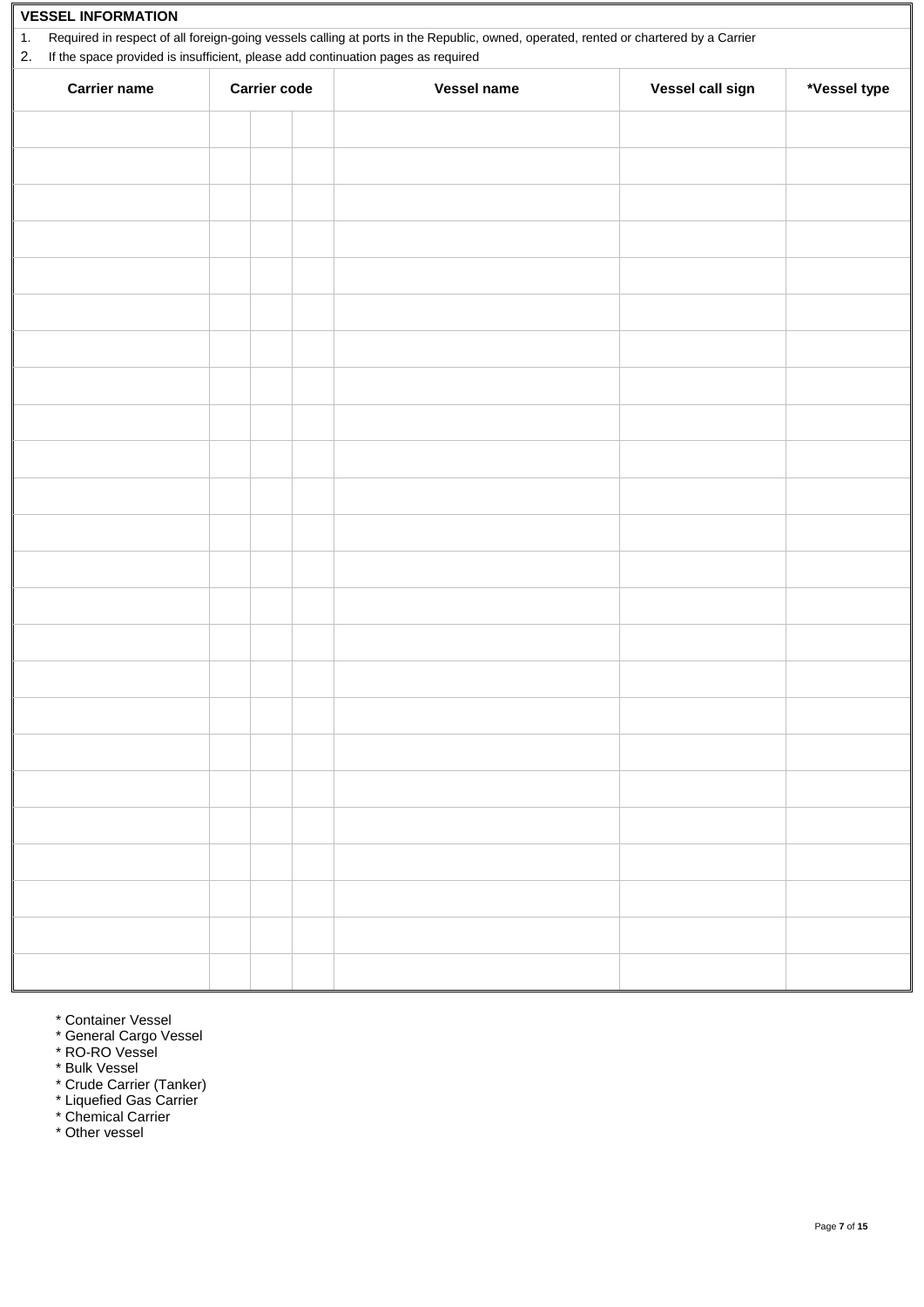# **PORT AUTHORITY – DA 8.02**



| <b>APPLICANT DETAILS</b> |  |
|--------------------------|--|
| Port authority name      |  |

| <b>PORT PARTICULARS</b> |                                        |                           |  |                      |                |  |
|-------------------------|----------------------------------------|---------------------------|--|----------------------|----------------|--|
| Port name               |                                        |                           |  |                      |                |  |
| Physical address        |                                        |                           |  |                      |                |  |
|                         |                                        |                           |  |                      |                |  |
|                         | address:<br><b>Building</b><br>Complex |                           |  | Unit/Floor<br>number |                |  |
|                         | Suburb/District                        |                           |  |                      |                |  |
|                         | City/Town                              |                           |  | Street code          |                |  |
| Postal address          |                                        |                           |  |                      |                |  |
|                         | Suburb / District                      |                           |  |                      |                |  |
|                         | City/Town                              |                           |  | Postal code          |                |  |
| Contact details         | <b>Business</b><br>telephone number    | $\mathcal{E}$<br>$\left($ |  | Fax<br>number        | $\overline{ }$ |  |
|                         | <b>Business</b><br>e-mail<br>address   |                           |  |                      |                |  |
| Contact person          | Name                                   |                           |  | Surname              |                |  |
| at management level     | Designation/<br>Capacity               |                           |  | E-mail address       |                |  |
|                         | ID type                                |                           |  | Citizenship          |                |  |
|                         | Telephone<br>number                    |                           |  | Fax<br>number        |                |  |

| <b>PORT PARTICULARS</b> |                                        |  |                      |  |
|-------------------------|----------------------------------------|--|----------------------|--|
| Port name               |                                        |  |                      |  |
| Physical address        |                                        |  |                      |  |
|                         |                                        |  |                      |  |
|                         | address:<br><b>Building</b><br>Complex |  | Unit/Floor<br>number |  |
|                         | Suburb/District                        |  |                      |  |
|                         | City/Town                              |  | Street code          |  |
| Postal address          |                                        |  |                      |  |
|                         | Suburb / District                      |  |                      |  |
|                         | City/Town                              |  | Postal code          |  |
| Contact details         | <b>Business</b><br>telephone number    |  | Fax<br>number        |  |
|                         | <b>Business</b><br>e-mail<br>address   |  |                      |  |
| Contact person          | Name                                   |  | Surname              |  |
| at management level     | Designation/<br>Capacity               |  | E-mail address       |  |
|                         | ID Type                                |  | Citizenship          |  |
|                         | Telephone<br>number                    |  | Fax<br>number        |  |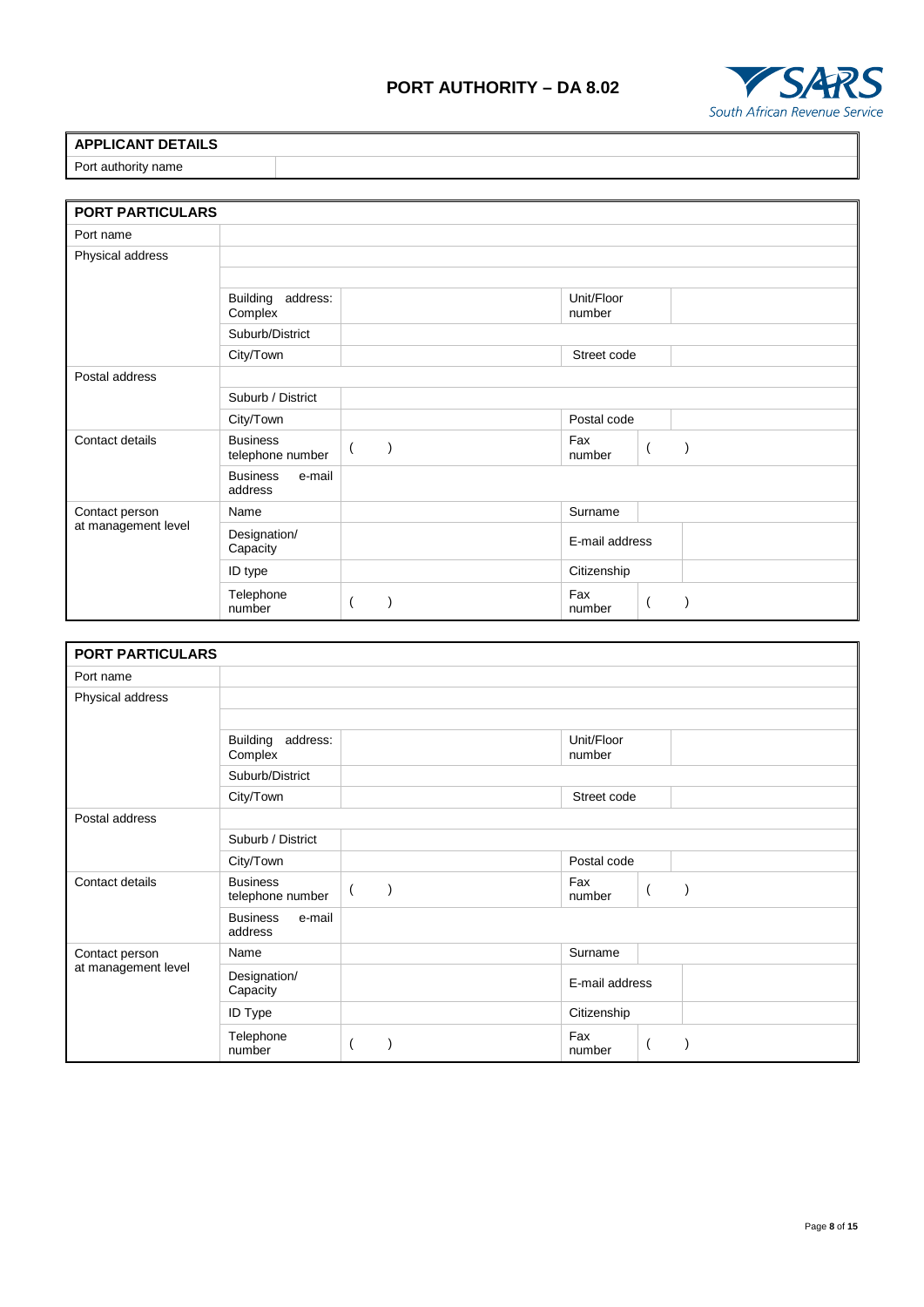| <b>PORT PARTICULARS</b> |                                        |          |                      |  |
|-------------------------|----------------------------------------|----------|----------------------|--|
| Port name               |                                        |          |                      |  |
| Physical address        |                                        |          |                      |  |
|                         |                                        |          |                      |  |
|                         | address:<br><b>Building</b><br>Complex |          | Unit/Floor<br>number |  |
|                         | Suburb/District                        |          |                      |  |
|                         | City/Town                              |          | Street code          |  |
| Postal address          |                                        |          |                      |  |
|                         | Suburb/District                        |          |                      |  |
|                         | City/Town                              |          | Postal code          |  |
| Contact details         | <b>Business</b><br>telephone number    | $\left($ | Fax<br>number        |  |
|                         | <b>Business</b><br>e-mail<br>address   |          |                      |  |
| Contact person          | Name                                   |          | Surname              |  |
| at management level     | Designation/<br>Capacity               |          | E-mail address       |  |
|                         | ID type                                |          | Citizenship          |  |
|                         | Telephone<br>number                    |          | Fax<br>number        |  |

|                     | <b>PORT PARTICULARS</b>                |          |                      |  |  |  |  |
|---------------------|----------------------------------------|----------|----------------------|--|--|--|--|
| Port name           |                                        |          |                      |  |  |  |  |
| Physical address    |                                        |          |                      |  |  |  |  |
|                     |                                        |          |                      |  |  |  |  |
|                     | address:<br><b>Building</b><br>Complex |          | Unit/Floor<br>number |  |  |  |  |
|                     | Suburb/District                        |          |                      |  |  |  |  |
|                     | City/Town                              |          | Street code          |  |  |  |  |
| Postal address      |                                        |          |                      |  |  |  |  |
|                     | Suburb/District                        |          |                      |  |  |  |  |
|                     | City/Town                              |          | Postal code          |  |  |  |  |
| Contact details     | <b>Business</b><br>telephone number    | $\left($ | Fax<br>number        |  |  |  |  |
|                     | <b>Business</b><br>e-mail<br>address   |          |                      |  |  |  |  |
| Contact person      | Name                                   |          | Surname              |  |  |  |  |
| at management level | Designation/<br>Capacity               |          | E-mail address       |  |  |  |  |
|                     | ID type                                |          | Citizenship          |  |  |  |  |
|                     | Telephone<br>number                    |          | Fax<br>number        |  |  |  |  |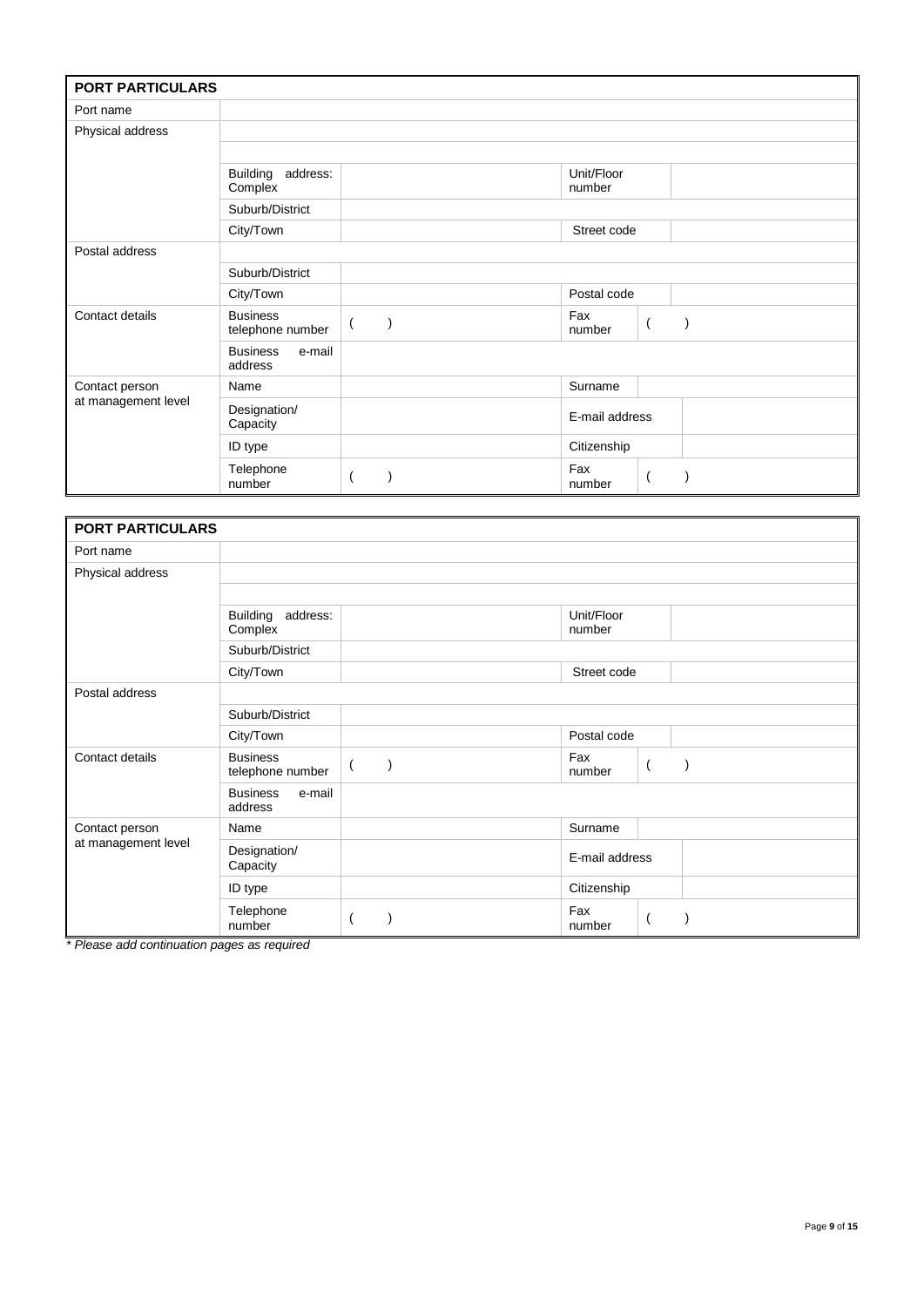

### **Container Terminal Operator and Wharf Operator – DA 8.03**

| REPORTER TYPE (Indicate in the applicable box by means of an X) |                                      |                              |                             |                                  |           |  |  |  |
|-----------------------------------------------------------------|--------------------------------------|------------------------------|-----------------------------|----------------------------------|-----------|--|--|--|
| <b>Container Terminal Operator</b>                              |                                      |                              | <b>Wharf Operator</b>       |                                  |           |  |  |  |
|                                                                 |                                      |                              |                             |                                  |           |  |  |  |
| <b>CONTAINER TERMINAL OPERATOR</b>                              |                                      |                              |                             |                                  |           |  |  |  |
| Company name                                                    |                                      |                              |                             |                                  |           |  |  |  |
|                                                                 |                                      |                              |                             |                                  |           |  |  |  |
| <b>CONTAINER TERMINAL LOCATIONS</b>                             |                                      |                              |                             |                                  |           |  |  |  |
| Port / Place                                                    |                                      |                              | Terminal name               |                                  |           |  |  |  |
| SARS facility code                                              |                                      |                              | Transnet port terminal code |                                  |           |  |  |  |
| <b>Terminal address</b>                                         |                                      |                              |                             |                                  |           |  |  |  |
|                                                                 | Building address:<br>Complex         |                              |                             | Unit/Floor<br>number             |           |  |  |  |
|                                                                 | Suburb/District                      |                              |                             |                                  |           |  |  |  |
|                                                                 | City/Town                            |                              |                             | Street code                      |           |  |  |  |
| Postal address                                                  |                                      |                              |                             |                                  |           |  |  |  |
|                                                                 | Suburb/District                      |                              |                             |                                  |           |  |  |  |
|                                                                 | City/Town                            |                              |                             | Postal code                      |           |  |  |  |
| Contact details                                                 | <b>Business</b><br>telephone number  | $\left( \right)$<br>$\left($ |                             | Fax<br>$\left($<br>number        | $\lambda$ |  |  |  |
|                                                                 | <b>Business</b><br>e-mail<br>address |                              |                             |                                  |           |  |  |  |
| Contact person                                                  | Name                                 |                              |                             | Surname                          |           |  |  |  |
| at management level                                             | Designation/<br>Capacity             |                              |                             | E-mail address                   |           |  |  |  |
|                                                                 | ID type                              |                              |                             | Citizenship                      |           |  |  |  |
|                                                                 | Telephone number                     | $\left($<br>$\lambda$        |                             | Fax<br>$\overline{ }$<br>number. |           |  |  |  |

| <b>CONTAINER TERMINAL LOCATIONS</b> |                                        |               |                             |                      |  |  |
|-------------------------------------|----------------------------------------|---------------|-----------------------------|----------------------|--|--|
| Port / Place                        |                                        | Terminal name |                             |                      |  |  |
| SARS facility code                  |                                        |               | Transnet port terminal code |                      |  |  |
| <b>Terminal address</b>             |                                        |               |                             |                      |  |  |
|                                     | <b>Building</b><br>address:<br>Complex |               |                             | Unit/Floor<br>number |  |  |
|                                     | Suburb/District                        |               |                             |                      |  |  |
|                                     | City/Town                              |               |                             | Street code          |  |  |
| Postal address                      |                                        |               |                             |                      |  |  |
|                                     | Suburb/District                        |               |                             |                      |  |  |
|                                     | City/Town                              |               |                             | Postal code          |  |  |
| Contact details                     | <b>Business</b><br>telephone number    | $\sqrt{2}$    |                             | Fax<br>-1<br>number  |  |  |
|                                     | e-mail<br><b>Business</b><br>address   |               |                             |                      |  |  |
| Contact person                      | Name                                   |               |                             | Surname              |  |  |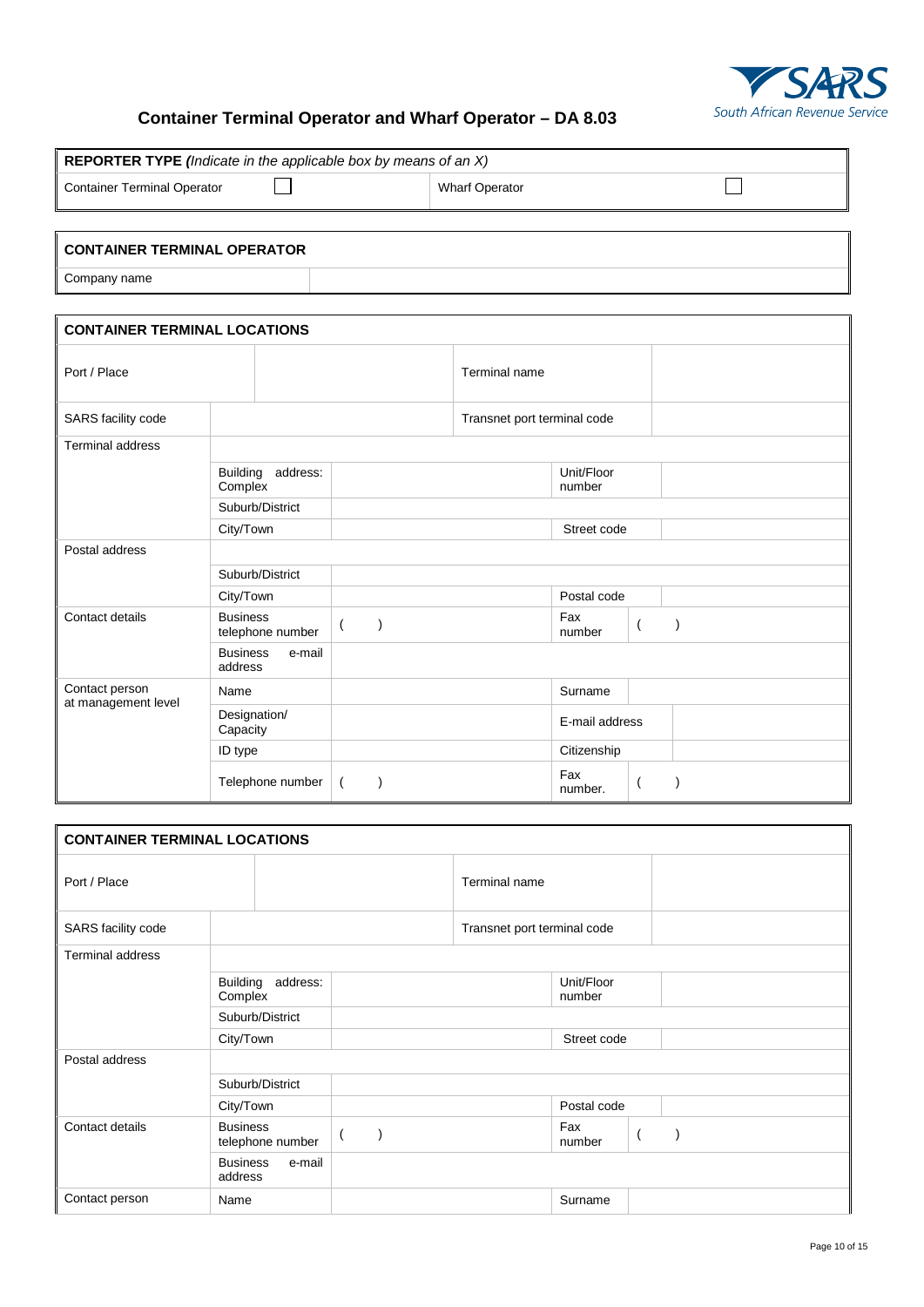| at management level | Designation/<br>Capacity | E-mail address |  |
|---------------------|--------------------------|----------------|--|
|                     | ID type                  | Citizenship    |  |
|                     | Telephone number         | Fax<br>number  |  |

| Will customs and excise transactional documents be              | Yes: |
|-----------------------------------------------------------------|------|
| kept at this location:                                          | No:  |
| Provide the 2 digit code if previously allocated by<br>Customs: |      |
| Are the premises already licenced for another licence           | Yes: |
| type including an excise licence                                | No:  |

## **WHARF OPERATOR**

Company name

| <b>WHARF LOCATIONS</b> |                                      |                                      |                     |                      |                |
|------------------------|--------------------------------------|--------------------------------------|---------------------|----------------------|----------------|
| Wharf name             |                                      |                                      |                     |                      |                |
| SARS facility code     |                                      |                                      | Transnet wharf code |                      |                |
| Wharf address          |                                      |                                      |                     |                      |                |
|                        |                                      |                                      |                     |                      |                |
|                        | Building<br>address:<br>Complex      |                                      |                     | Unit/Floor<br>number |                |
|                        | Suburb/District                      |                                      |                     |                      |                |
|                        | City/Town                            |                                      |                     | Street code          |                |
| Postal address         |                                      |                                      |                     |                      |                |
|                        | Suburb/District                      |                                      |                     |                      |                |
|                        | City/Town                            |                                      |                     | Postal code          |                |
| Contact details        | <b>Business</b><br>telephone number  | $\overline{\phantom{a}}$<br>$\left($ |                     | Fax<br>number        | $\overline{(}$ |
|                        | <b>Business</b><br>e-mail<br>address |                                      |                     |                      |                |
| Contact person         | Name                                 |                                      |                     | Surname              |                |
| at management level    | Designation/<br>Capacity             |                                      |                     | E-mail address       |                |
|                        | ID type                              |                                      |                     | Citizenship          |                |
|                        | Telephone<br>number                  |                                      |                     | Fax<br>number        |                |

| <b>WHARF LOCATIONS</b> |                                 |                     |                      |  |
|------------------------|---------------------------------|---------------------|----------------------|--|
| Wharf name             |                                 |                     |                      |  |
| SARS facility code     |                                 | Transnet wharf code |                      |  |
| Wharf address          |                                 |                     |                      |  |
|                        | Building<br>address:<br>Complex |                     | Unit/Floor<br>number |  |
|                        | Suburb/District                 |                     |                      |  |
|                        | City/Town                       |                     | Street code          |  |
| Postal address         |                                 |                     |                      |  |
|                        | Suburb/District                 |                     |                      |  |
|                        | City/Town                       |                     | Postal code          |  |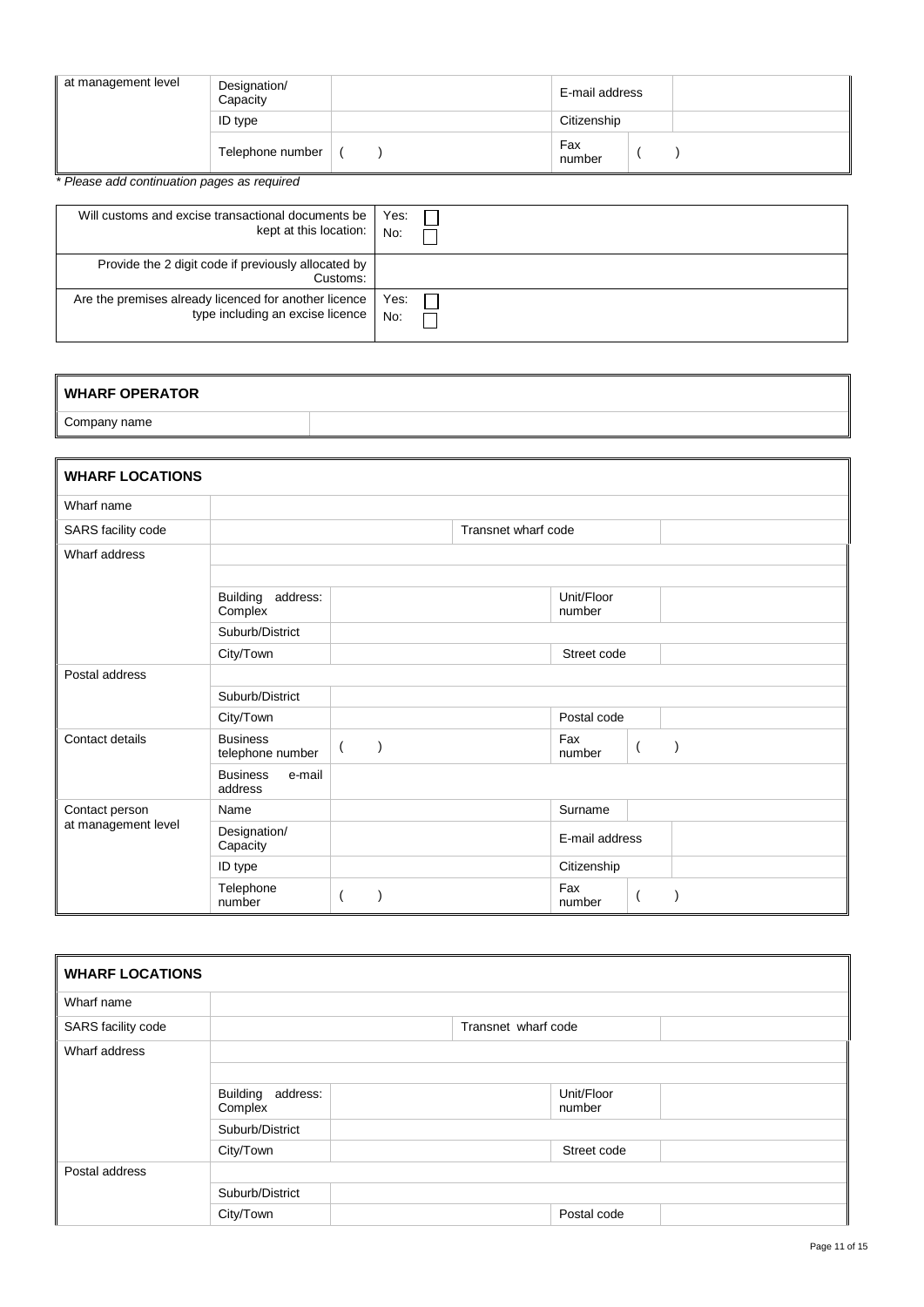| Contact details     | <b>Business</b><br>telephone number  | Fax<br>number  |
|---------------------|--------------------------------------|----------------|
|                     | <b>Business</b><br>e-mail<br>address |                |
| Contact person      | Name                                 | Surname        |
| at management level | Designation/<br>Capacity             | E-mail address |
|                     | ID type                              | Citizenship    |
|                     | Telephone<br>number                  | Fax<br>number  |

| Will customs and excise transactional documents be              | Yes: |
|-----------------------------------------------------------------|------|
| kept at this location:                                          | No:  |
| Provide the 2 digit code if previously allocated by<br>Customs: |      |
| Are the premises already licenced for another licence           | Yes: |
| type including an excise licence                                | No:  |

| Port name | Wharf number as<br>allocated<br>by Transnet Port<br>Terminals (TPT) | <b>Break Bulk</b> | Dry Bulk | Liquid Bulk | Combination<br>of Bulk &<br><b>Break Bulk</b> | Combination<br>of Bulk / Break<br>Bulk &<br>Containerised<br>Cargo |
|-----------|---------------------------------------------------------------------|-------------------|----------|-------------|-----------------------------------------------|--------------------------------------------------------------------|
|           |                                                                     |                   |          |             |                                               |                                                                    |
|           |                                                                     |                   |          |             |                                               |                                                                    |
|           |                                                                     |                   |          |             |                                               |                                                                    |
|           |                                                                     |                   |          |             |                                               |                                                                    |
|           |                                                                     |                   |          |             |                                               |                                                                    |
|           |                                                                     |                   |          |             |                                               |                                                                    |
|           |                                                                     |                   |          |             |                                               |                                                                    |
|           |                                                                     |                   |          |             |                                               |                                                                    |
|           |                                                                     |                   |          |             |                                               |                                                                    |
|           |                                                                     |                   |          |             |                                               |                                                                    |
|           |                                                                     |                   |          |             |                                               |                                                                    |
|           |                                                                     |                   |          |             |                                               |                                                                    |
|           |                                                                     |                   |          |             |                                               |                                                                    |
|           |                                                                     |                   |          |             |                                               |                                                                    |
|           |                                                                     |                   |          |             |                                               |                                                                    |
|           |                                                                     |                   |          |             |                                               |                                                                    |
|           |                                                                     |                   |          |             |                                               |                                                                    |
|           |                                                                     |                   |          |             |                                               |                                                                    |
|           |                                                                     |                   |          |             |                                               |                                                                    |
|           |                                                                     |                   |          |             |                                               |                                                                    |
|           |                                                                     |                   |          |             |                                               |                                                                    |
|           |                                                                     |                   |          |             |                                               |                                                                    |
|           |                                                                     |                   |          |             |                                               |                                                                    |
|           |                                                                     |                   |          |             |                                               |                                                                    |
|           |                                                                     |                   |          |             |                                               |                                                                    |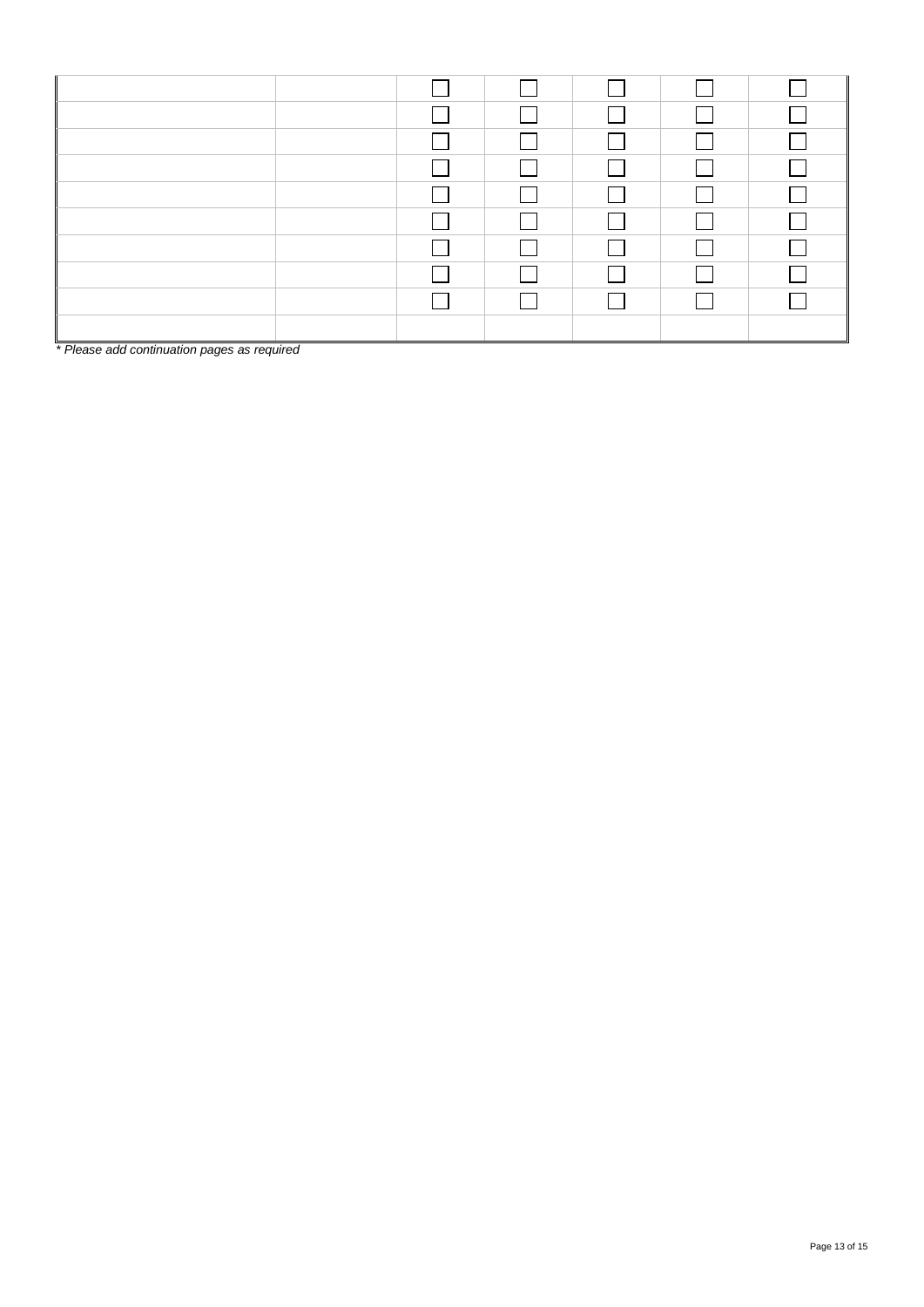# **LICENSED CONTAINER DEPOT – DA 8.04**

# **APPLICANT DETAILS** Name of company

| <b>CONTAINER DEPOT LOCATIONS</b>      |                                     |        |                                 |  |                |                    |                |  |  |  |
|---------------------------------------|-------------------------------------|--------|---------------------------------|--|----------------|--------------------|----------------|--|--|--|
| Port / Place                          |                                     |        | Depot name                      |  |                | SARS facility code |                |  |  |  |
| Depot address                         |                                     |        |                                 |  |                |                    |                |  |  |  |
|                                       | Building address: Complex           |        |                                 |  |                |                    |                |  |  |  |
|                                       | Suburb/District                     |        |                                 |  |                |                    |                |  |  |  |
|                                       | City/Town                           |        |                                 |  | Street code    |                    |                |  |  |  |
| Postal address                        |                                     |        |                                 |  |                |                    |                |  |  |  |
|                                       | Suburb/District                     |        |                                 |  |                |                    |                |  |  |  |
|                                       | City/Town                           |        |                                 |  | Postal code    |                    |                |  |  |  |
| Contact details                       | <b>Business</b><br>telephone number |        | $\mathcal{E}$<br>$\overline{ }$ |  | Fax<br>number  |                    | $\overline{ }$ |  |  |  |
|                                       | <b>Business</b><br>address          | e-mail |                                 |  |                |                    |                |  |  |  |
| Contact person<br>at management level | Name                                |        |                                 |  | Surname        |                    |                |  |  |  |
|                                       | Designation/<br>Capacity            |        |                                 |  | E-mail address |                    |                |  |  |  |
|                                       | ID type                             |        |                                 |  | Citizenship    |                    |                |  |  |  |
|                                       | Telephone<br>number                 |        |                                 |  | Fax<br>number  |                    | -1             |  |  |  |

| <b>CONTAINER DEPOT LOCATIONS</b>      |                                      |                           |                |                    |  |  |  |
|---------------------------------------|--------------------------------------|---------------------------|----------------|--------------------|--|--|--|
| Port / Place                          |                                      | Depot name                |                | SARS facility code |  |  |  |
| Depot address                         |                                      |                           |                |                    |  |  |  |
|                                       | <b>Building address: Complex</b>     |                           |                |                    |  |  |  |
|                                       | Suburb/District                      |                           |                |                    |  |  |  |
|                                       | City/Town                            |                           | Street code    |                    |  |  |  |
| Postal address                        |                                      |                           |                |                    |  |  |  |
|                                       | Suburb/District                      |                           |                |                    |  |  |  |
|                                       | City/Town                            |                           | Postal code    |                    |  |  |  |
| Contact details                       | <b>Business</b><br>telephone number  | $\mathcal{L}$<br>$\left($ | Fax<br>number  | $\overline{(}$     |  |  |  |
|                                       | <b>Business</b><br>e-mail<br>address |                           |                |                    |  |  |  |
| Contact person<br>at management level | Name                                 |                           | Surname        |                    |  |  |  |
|                                       | Designation/<br>Capacity             |                           | E-mail address |                    |  |  |  |
|                                       | ID type                              |                           | Citizenship    |                    |  |  |  |